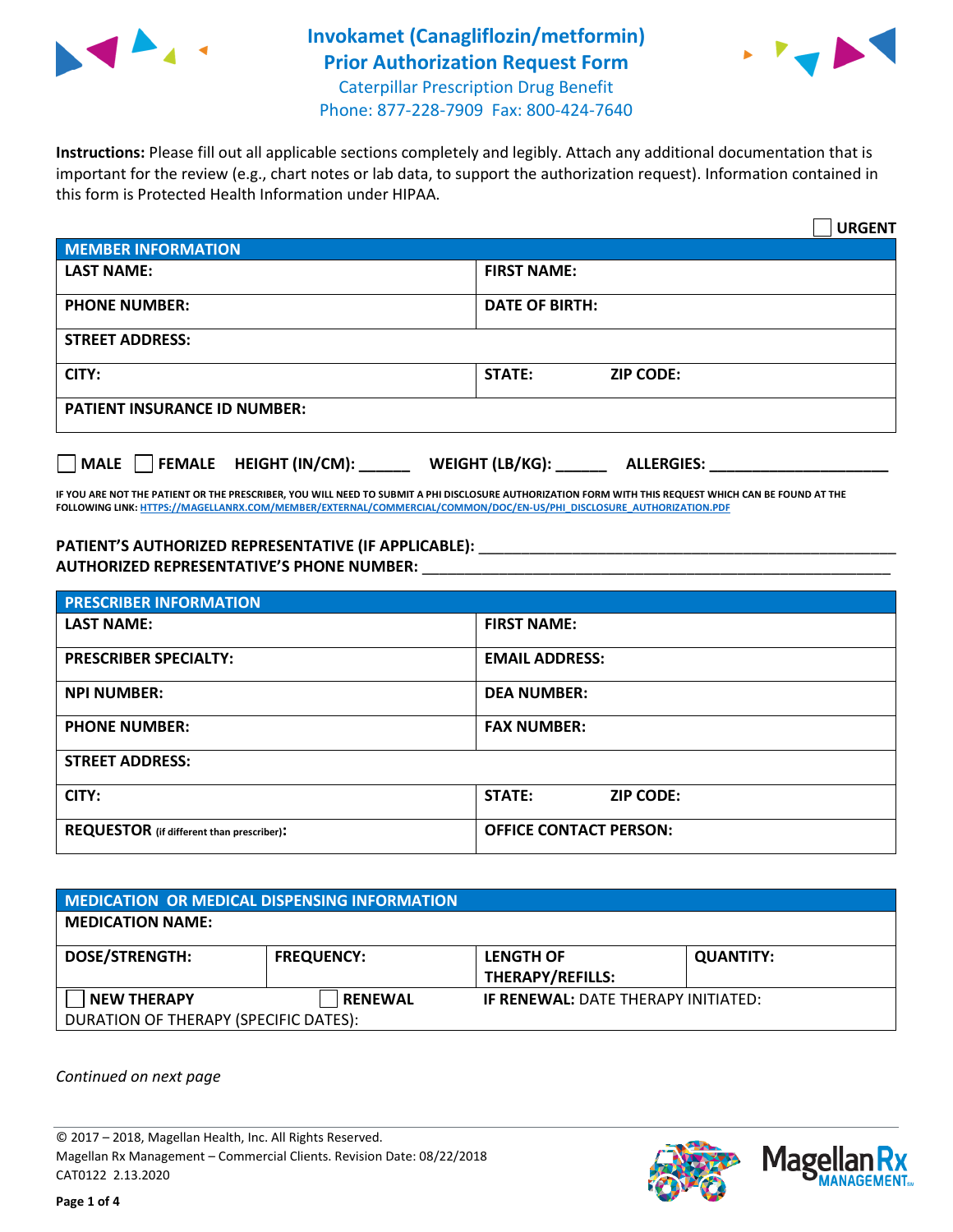

**Invokamet (Canagliflozin/metformin) Prior Authorization Request Form** Caterpillar Prescription Drug Benefit Phone: 877-228-7909 Fax: 800-424-7640



| MEMBER'S LAST NAME: NAME:                                                                                                                                                                                                                                                                                                             |                                                                                                           | <b>MEMBER'S FIRST NAME:</b>                           |  |  |  |  |
|---------------------------------------------------------------------------------------------------------------------------------------------------------------------------------------------------------------------------------------------------------------------------------------------------------------------------------------|-----------------------------------------------------------------------------------------------------------|-------------------------------------------------------|--|--|--|--|
|                                                                                                                                                                                                                                                                                                                                       | 1. HAS THE PATIENT TRIED ANY OTHER MEDICATIONS FOR THIS CONDITION?                                        | YES (if yes, complete below)<br><b>NO</b>             |  |  |  |  |
| <b>MEDICATION/THERAPY (SPECIFY</b><br>DRUG NAME AND DOSAGE):                                                                                                                                                                                                                                                                          | <b>DURATION OF THERAPY (SPECIFY</b><br>DATES):                                                            | <b>RESPONSE/REASON FOR</b><br><b>FAILURE/ALLERGY:</b> |  |  |  |  |
|                                                                                                                                                                                                                                                                                                                                       |                                                                                                           |                                                       |  |  |  |  |
| <b>2. LIST DIAGNOSES:</b>                                                                                                                                                                                                                                                                                                             |                                                                                                           | <b>ICD-10:</b>                                        |  |  |  |  |
| $\Box$ Type II diabetes                                                                                                                                                                                                                                                                                                               |                                                                                                           |                                                       |  |  |  |  |
| □ Other Diagnosis __________________ICD-10 Code(s): ___________________________                                                                                                                                                                                                                                                       |                                                                                                           |                                                       |  |  |  |  |
| 3. REQUIRED CLINICAL INFORMATION: PLEASE PROVIDE ALL RELEVANT CLINICAL INFORMATION TO SUPPORT A<br>PRIOR AUTHORIZATION.                                                                                                                                                                                                               |                                                                                                           |                                                       |  |  |  |  |
| <b>Clinical information:</b>                                                                                                                                                                                                                                                                                                          |                                                                                                           |                                                       |  |  |  |  |
|                                                                                                                                                                                                                                                                                                                                       | Is the patient's estimated glomerular filtration rate (GFR) below 30 mL/min/1.73 m2? $\Box$ Yes $\Box$ No |                                                       |  |  |  |  |
| Please provide documentation.                                                                                                                                                                                                                                                                                                         |                                                                                                           |                                                       |  |  |  |  |
| Is the patient's most recent (pre-Invokamet) HgbA1C obtained in the past 6 months 7% or greater? $\Box$ Yes $\Box$ No<br><i>*Please provide documentation</i>                                                                                                                                                                         |                                                                                                           |                                                       |  |  |  |  |
| Is the patient on dialysis? $\Box$ Yes $\Box$ No                                                                                                                                                                                                                                                                                      |                                                                                                           |                                                       |  |  |  |  |
|                                                                                                                                                                                                                                                                                                                                       | Is the patient currently on metformin? $\Box$ Yes $\Box$ No                                               |                                                       |  |  |  |  |
| Did the patient have an inadequate response or intolerance to metform? $\Box$ Yes $\Box$ No<br><i>*Please provide documentation</i>                                                                                                                                                                                                   |                                                                                                           |                                                       |  |  |  |  |
| Does the patient have at least one of the following contraindications to metformin? $\Box$ Yes $\Box$ No (Please Check one)<br>$\Box$ Estimated glomerular filtration rate (GFR) less than or equal to 30 mL/min/1.73 m2<br>$\Box$ Advanced liver disease with cirrhosis, portal hypertension, ascites, and/or hepatic encephalopathy |                                                                                                           |                                                       |  |  |  |  |
| Is the patient currently taking at least one of the following anti-hyperglycemic agents, such as a meglitinide like<br>nateglinide, repaglinide, or insulin, or a sulfonylurea like glimepiride, glyburide, or glipizide? □ Yes □ No<br>Please provide documentation.                                                                 |                                                                                                           |                                                       |  |  |  |  |
| Does patient have a true medical contraindication to sulfonylureas? $\Box$ Yes $\Box$ No (Please Check one)<br>$\Box$ High risk for falls                                                                                                                                                                                             |                                                                                                           |                                                       |  |  |  |  |
| □ Concurrent use with warfarin                                                                                                                                                                                                                                                                                                        |                                                                                                           |                                                       |  |  |  |  |
| □ Serum creatinine level exceeding 1.8mg/dL                                                                                                                                                                                                                                                                                           |                                                                                                           |                                                       |  |  |  |  |
| $\Box$ Estimated glomerular filtration rate (GFR) less than or equal to 30 mL/min/1.73 m2                                                                                                                                                                                                                                             |                                                                                                           |                                                       |  |  |  |  |
| □ History of sulfa-induced Stevens-Johnson syndrome                                                                                                                                                                                                                                                                                   |                                                                                                           |                                                       |  |  |  |  |
| $\Box$ History of sulfa-induced toxic epidermal necrolysis                                                                                                                                                                                                                                                                            |                                                                                                           |                                                       |  |  |  |  |
| $\Box$ History of sulfa allergy                                                                                                                                                                                                                                                                                                       |                                                                                                           |                                                       |  |  |  |  |
| Is patient 30 years or older? $\Box$ Yes $\Box$ No                                                                                                                                                                                                                                                                                    |                                                                                                           |                                                       |  |  |  |  |

© 2017 – 2018, Magellan Health, Inc. All Rights Reserved. Magellan Rx Management – Commercial Clients. Revision Date: 08/22/2018 CAT0122 2.13.2020



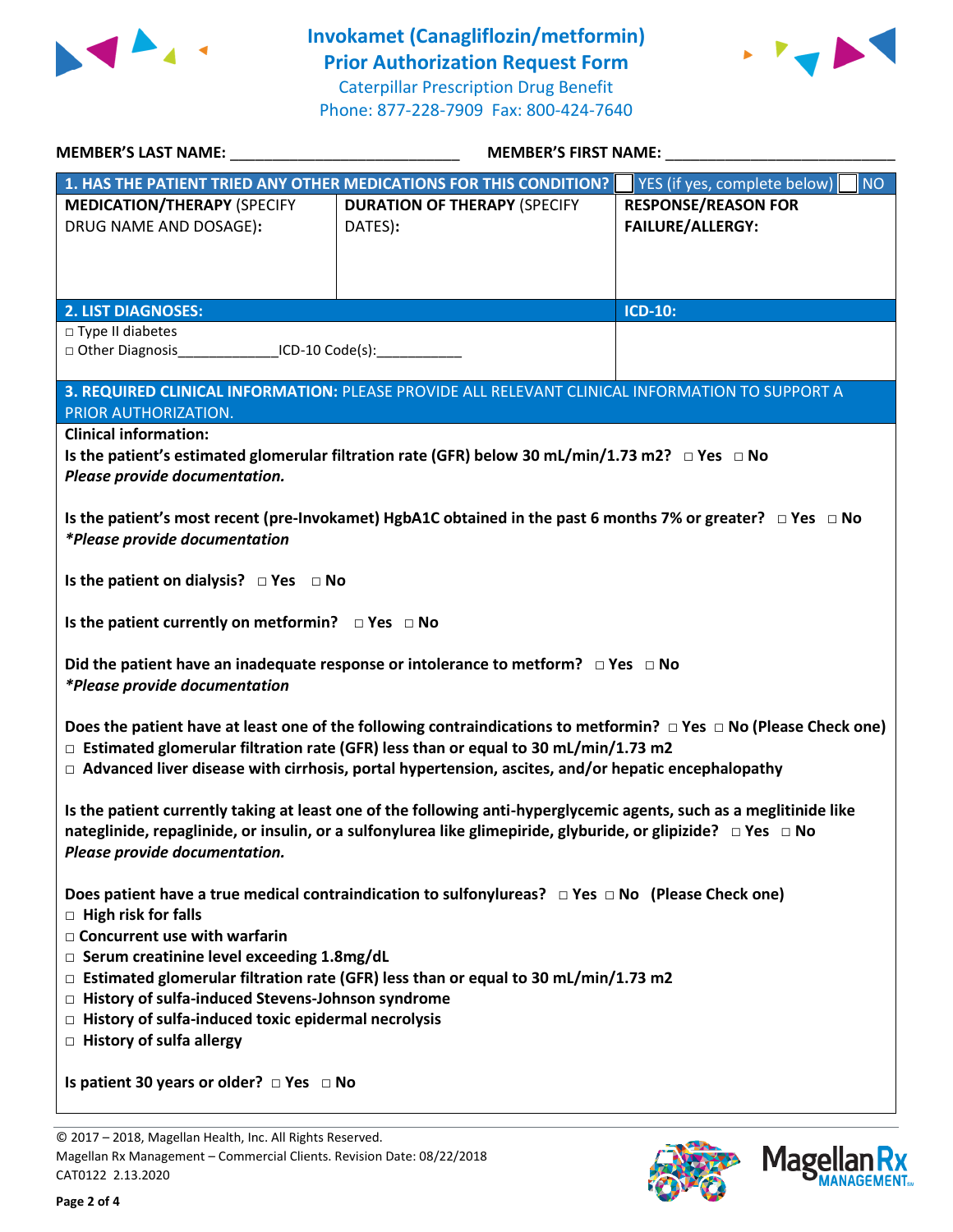



| MEMBER'S LAST NAME: _________________________________                                                                                                                                                                                                         | MEMBER'S FIRST NAME:                                                                                                          |  |
|---------------------------------------------------------------------------------------------------------------------------------------------------------------------------------------------------------------------------------------------------------------|-------------------------------------------------------------------------------------------------------------------------------|--|
| Is the patient's most recent hemoglobin A1c level within the past 6 months equals 7.0 - 10.5%, inclusive?<br>$\Box$ Yes $\Box$ No Please provide documentation.                                                                                               |                                                                                                                               |  |
| Does patient have symptomatic atherosclerotic cardiovascular disease? $\Box$ Yes $\Box$ No<br>Please select at least one of the following characterizations :<br>□ History of stroke                                                                          |                                                                                                                               |  |
| $\Box$ Hospital admission for unstable angina                                                                                                                                                                                                                 |                                                                                                                               |  |
| $\Box$ History of coronary revascularization procedure                                                                                                                                                                                                        |                                                                                                                               |  |
| $\Box$ History of peripheral revascularization procedure<br>$\Box$ History of amputation secondary to peripheral vascular disease                                                                                                                             |                                                                                                                               |  |
| $\Box$ Patient is symptomatic with documented hemodynamically-significant carotid or peripheral vascular disease                                                                                                                                              |                                                                                                                               |  |
| Is the patient 50 years of age or older AND has 2 or more of the following risk factors? $\Box$ Yes $\Box$ No<br>Please select at least 2 of the following risk factors AND provide chart documentation:<br>$\Box$ Duration of diabetes of 10 years or longer |                                                                                                                               |  |
| $\Box$ Systolic blood pressure is greater than 140mmHg while receiving antihypertensive medication<br>□ Current daily cigarette smoker                                                                                                                        |                                                                                                                               |  |
| Documented albuminuria<br>$\Box$ Documented HDL-cholesterol equaling less than 39mg/dL AND patient's estimated glomerular filtration<br>rate(GFR) is above 30mL/minute/1.73m <sup>2</sup>                                                                     |                                                                                                                               |  |
| Is the patient's most recent hemoglobin A1c level within the past 6 months equals 6.5 - 12%, inclusive? $\Box$ Yes $\Box$ No<br>Please provide documentation.                                                                                                 |                                                                                                                               |  |
| Please provide documentation.                                                                                                                                                                                                                                 | Is the patient's estimated glomerular filtration rate (GFR) equal to 30 to less than 90 mL/min/1.73 m2? $\Box$ Yes $\Box$ No  |  |
| Is the patient's urinary albumin(mcg/L)-to-creatinine (mG/L) ratio greater than 300? $\Box$ Yes $\Box$ No<br>Please provide documentation.                                                                                                                    |                                                                                                                               |  |
| Please provide documentation.                                                                                                                                                                                                                                 | Is patient currently receiving treatment with an ACE inhibitor or an ARB (angiotensin receptor blocker)? $\Box$ Yes $\Box$ No |  |
| Was the patient intolerant of past treatment with ACE inhibitors or ARBs? $\Box$ Yes $\Box$ No<br>Please provide documentation.                                                                                                                               |                                                                                                                               |  |
| Does patient have nondiabetic renal disease? □ Yes □ No                                                                                                                                                                                                       |                                                                                                                               |  |
| Does patient's renal disease require immunosuppressant, chronic dialysis or renal transplant? $\Box$ Yes $\Box$ No                                                                                                                                            |                                                                                                                               |  |
| Are there any other comments, diagnoses, symptoms, medications tried or failed, and/or any other information the<br>physician feels is important to this review?                                                                                              |                                                                                                                               |  |